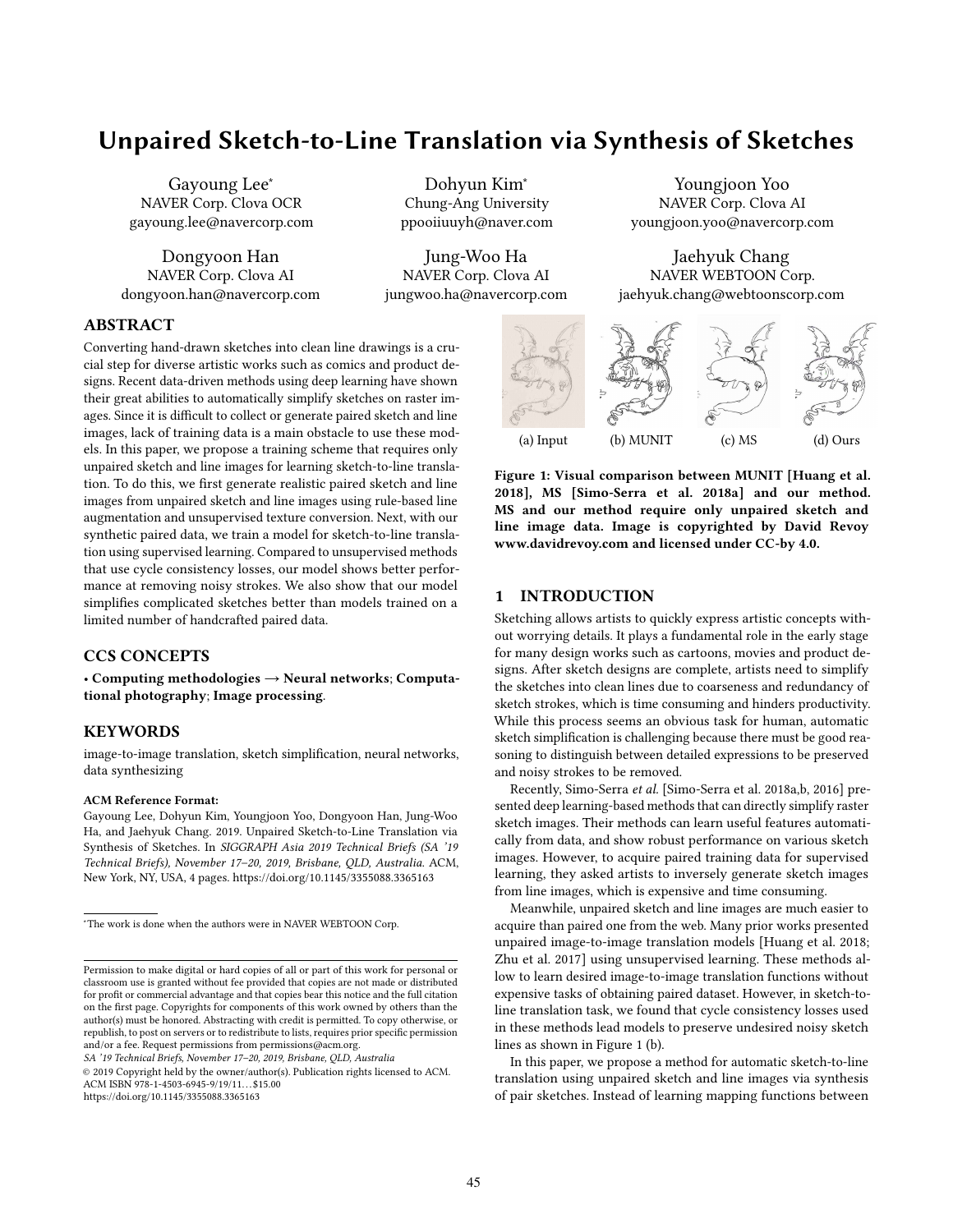

Figure 2: Overview of our method. Our method consists of two steps: synthesizing paired sketch and line images, and learning to simplify using the synthetic data.

unpaired domains at one go, our method consists of two steps: synthesizing sketches for paired data generation and supervised model learning with the synthetic data. For the synthesis of sketches, we first generate initial synthetic sketches by rule-based line augmentation that perturbs each Bézier curve individually by adding noises to its control points. We then refine the initial synthetic sketches using a multi-model unsupervised image-to-image translation (MU-NIT) model to bridge the gap between textures in synthetic and real sketch images. Finally, we train a recent image-to-image translation model [Park et al. 2019] with our synthetic paired data to perform the sketch-to-line translation.

We show the effectiveness of our framework by comparing our method with existing sketch simplification methods and unsupervised image-to-image translation models. With extensive user studies and perceptual metrics, we show that our model can simplify complex actual sketches better than the prior works.

## 2 PROPOSED METHOD

In this section, we introduce the proposed method for unpaired sketch-to-line translation. Our method consists of two steps: synthetic pair sketch generation using unpaired sketch and line images, and training a model for sketch simplification. For synthetic sketch generation, we first create initial sketches using rule-based line augmentation, and then refine the sketches using the unsupervised image-to-image translation model [Huang et al. 2018] for realistic sketch textures. Using the synthetic paired sketch and line images, we train a slightly modified version of the Spatially-Adaptive Normalization(SPADE) model [Park et al. 2019]. Figure 2 visualizes the overview of the proposed method.

#### 2.1 Rule-based Line Augmentation

In real sketches, each line segment is often represented by multiple noisy strokes whose location and slope are slightly differ with the line segment. To generate realistic and diverse sketch patterns, we propose an algorithm that simulates sketching process by augmenting each curve with noises individually. Figure 3 visualizes the flow of our line augmentation method.



Figure 3: Flow of generating initial sketches described in Section 2.1. (a) Input curve represented by the three control points. (b) the results of the control points perturbation. (c) the case if the curve is divided into multiple smaller strokes. (d) the result after repeatedly drawing the sketch strokes.

We first vectorize a clean line image to get the list of the parametric curves using existing vectorization methods[Noris et al. 2013]. These methods work well with clean line images while they often fail to vectorize complicated sketch images. We use simple quadratic Bézier curve [Carter 1997] which can model curve shapes by three control points as follows:

$$
B(c_1, c_2, c_3) = (1-t)^2 c_1 + 2(1-t)tc_2 + t^2 c_3,
$$

where  $t \in [0, 1]$ .

By manipulating the control points  $c_1$  to  $c_3$ , the Bézier curve can intuitively deform the shape of the line. We perturb the parameters of each Bézier curve by adding noises to the locations of the control points to simulate noisy sketch strokes. We sample the noises  $\epsilon$  from the Gaussian distribution with zero mean and the standard deviation  $\alpha \cdot \log(length(s))$ , where s is a given clean stroke to be perturbed, and  $\alpha$  is a hyperparameter value. We set the perturbation noises proportional to the length of the line segment, because the absolute scales of noises in sketch lines tend to increase proportionally to the line lengths in real sketches.

We also randomly divide long curves into multiple shorter curves, to enhance the variety of synthetic sketches and mimic the common behavior of artists that expressing a long line with multiple short lines. For this purpose, we evenly divide the segment to  $M_c$  curves and add noises to each curve independently. Finally, since artists often reinforce sketches by drawing strokes multiple times, we also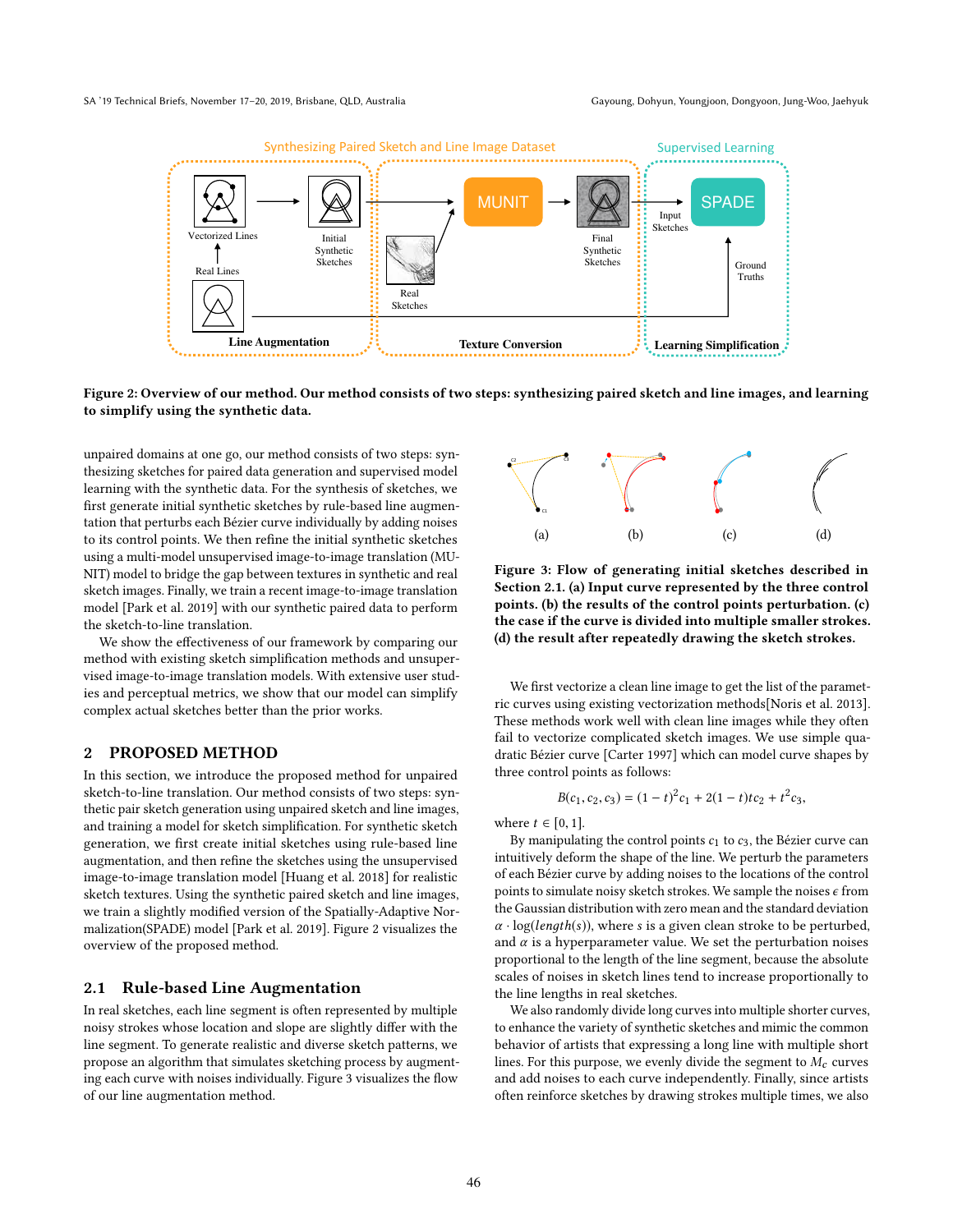

Figure 4: Description of Multi-modal Unsupervised Imageto-Imaget Translation model [Huang et al. 2018] used in our method. The model convert the textures of the initial synthetic sketches into the textures of real sketches.

repeatedly generate noisy strokes, where the number of repeats is another hyperparameter  $M_s$ . The choices of hyperparameters will be described in detail in Section 3.1.

Finally, we augment the synthetic sketches by changing background color and illumination. We also simulate areas made of lines that are common in sketches by running the watershed segmentation and filling some regions with lines with a regular interval. Figure 6 (d) shows some examples of the generated initial synthetic sketch images.

#### 2.2 Unsupervised Texture Conversion

Although the initial synthetic sketches generated by Section 2.1 mimic real sketches in shape, they do not express varying textures and colors of papers and pencils used in real sketches. To convert artificial textures of the synthetic sketches, we train a multi-modal unsupervised image-to-image translation(MUNIT) model [Huang et al. 2018] with the initial synthetic sketches and real sketches.

In the MUNIT [Huang et al. 2018], generators consist of encoders and decoders. By decoding the contents from the synthetic sketches using the decoder for real sketches, we can generate the images with the contents of the synthetic sketches and the textures of real sketches. Please refer the original paper for more detailed model descriptions. Figure 4 describes the overall MUNIT model.

Figure 6 (e) shows some completed synthetic sketches, and Figure 6 (b) shows the results without the line augmentation. Mastering Sketching(MS) [Simo-Serra et al. 2018a] also presented a method for line-to-sketch conversion, and their method requires real paired sketch and line images. We show some example sketches by their method in Figure 6 (c). We can see that more challenging and diverse patterns are produced with our methods.

## 2.3 Learning to Simplify using Synthetic Data

To learn sketch-to-line translation, we train a recently proposed Spatially-Adaptive Normalization(SPADE) model [Park et al. 2019]. The model requires paired dataset and shows prominent progress in semantic image generation task compared to popular Pix-to-Pix model [Isola et al. 2017]. We train the model with our synthetic paired sketch and line images created by Section 2.1 and Section 2.2.

Sketch-to-Line via Synthesis of Sketches SA '19 Technical Briefs, November 17-20, 2019, Brisbane, QLD, Australia



Figure 5: Description of our modified version of Spatially-Adaptive Normalization(SPADE) model [Park et al. 2019]. We feed the generator with the feature maps encoded by an additional convolutional neural network.



Figure 6: Comparison of synthetic sketches by various methods. (a) Input image. Synthetic sketches by (b) MUNIT [Huang et al. 2018], (c) MS [Simo-Serra et al. 2018a], (d) Our line augmentation, and (e) Our full methods. Images are copyrighted by nakamura02 https://www.deviantart.com/nakamura02.

Unlike semantic labels used in the original SPADE paper, sketch images need to be encoded first to being semantically meaningful. Therefore, we additionally feed the feature maps encoded by an additional convolutional neural network jointly trained as shown in Figure 5. Without the encoded features, we found the model suffers to find meaningful structures in sketch images. We used Instance Normalization for the generator. The overall architecture of our simplification model is described in Figure 5.

## 3 EXPERIMENTS

#### 3.1 Implementation Details

We collected 130 line images and created 10 sketches per each image. To train the MUNIT model, we collected unpaired sketch and line images from Danbooru2018 Dataset [Anonymous 2019]. We collected 20,000 sketches and 1320 line arts. For the hyperparameters used in the synthetic sketch construction, we used  $\alpha \in \{30, 40, 50\}$ and randomly sampled  $M_c$  and  $M_s$  values from the poisson distribution with  $\lambda = 3$ . We set the ratio of colored or filled with lines regions to 50% of the images. When training MUNIT and SPADE models, we used ADAM optimizer [Kingma and Ba 2015] with a